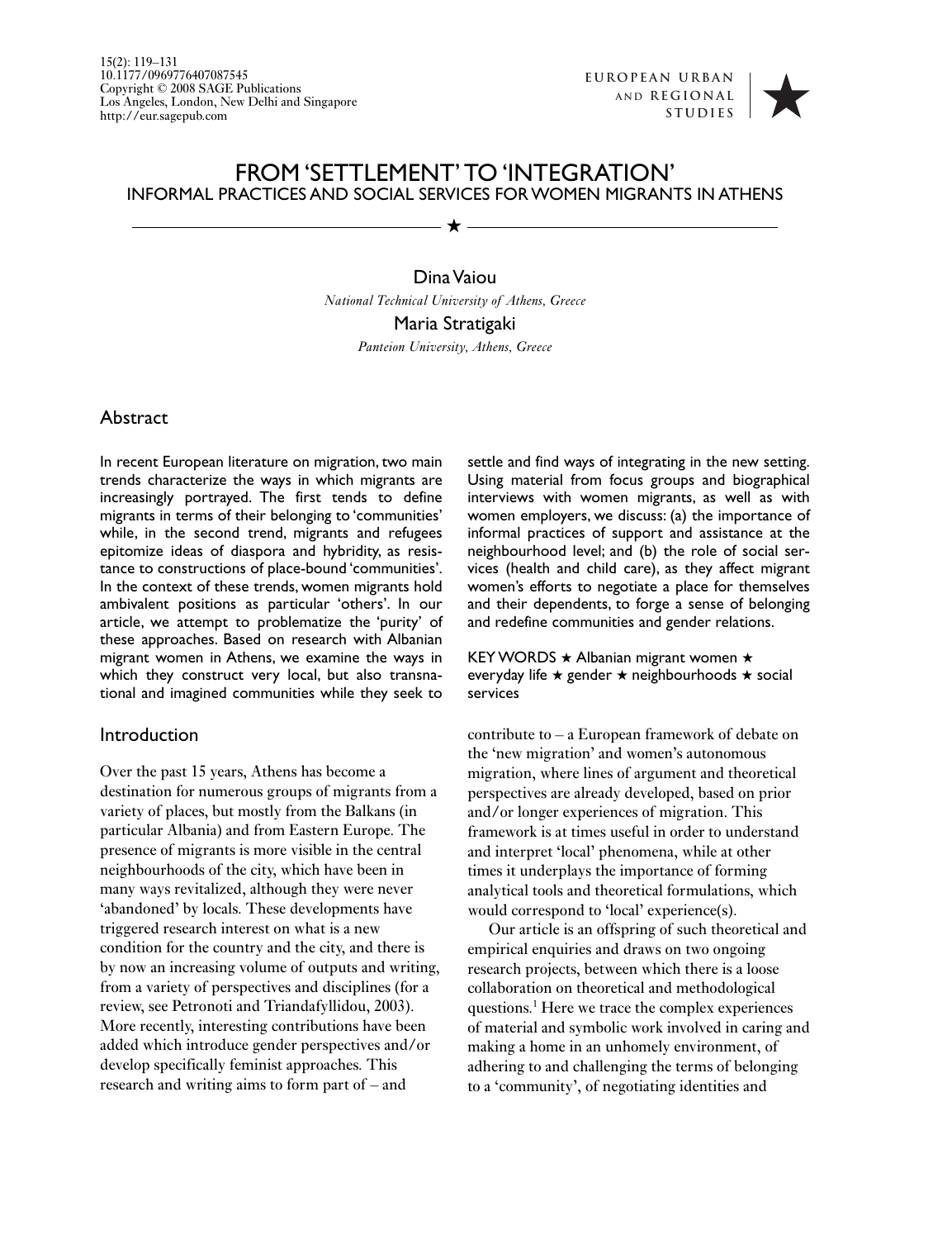redefining place(s), both 'here' and 'there', of being active agents in the project of migration, rather than keepers and transmitters of ethnic identity and culture. We examine the ways in which migrant women in Athens construct local, transnational and imagined communities while they seek to settle and find ways of integration. Using material from focus groups and biographical interviews with women migrants, as well as with women employers, we focus on two instances in migrant women's trajectories:

- informal practices of what we call *settlement*, which include arrangements leading to a bearable everyday-ness and are exemplified by, among other things, efforts to find housing and a job, to familiarize themselves with the city and its neighbourhoods, to form support networks;
- more formal processes of what we call *integration*, which include contact with, and insertion in, local institutions, exemplified by access to child care and health services. In these instances, migrant women may or may not have a residence/work permit. We use both 'settlement' and 'integration' in the limited sense described above (and, to some extent, translating between languages), in the context of our perspective which tries to understand perceptions of belonging both 'here' and 'there', as they come out of women's narratives. It is beyond the scope of this article to go into a detailed discussion about the controversies of the term 'integration' in migration studies (see Glick Schiller et al.,1992).

### Women migrants and the city

In European literature on migration, we can identify two main trends which characterize the ways in which migrants – and women migrants in particular – are increasingly portrayed in research findings. The first tends to define migrants in terms of belonging to 'communities' or ethnic groups, in the majority of cases perceived as homogeneous, bounded and sharing a rather static 'ethnic culture' (Salih, 2000). With respect to earlier research, which considered migrants as 'just workers', research agendas now include social and cultural transformations in urban neighbourhoods, resulting from the efforts of migrants to form a 'new'

everyday life in the place of destination. The emphasis on ethnic groups tends to underline the role of men as pioneers and play down women's dynamic contributions to the project of migration. Choice and moving are linked to men and masculinity, while women and femininity are associated with a sense of home and belonging; women are seen as guardians and transmitters of tradition and ethnic culture (for an interesting critique, see Marvakis et al., 2006; see also Anthias and Lazaridis, 2000).

This type of argument 'converses' with approaches in urban studies, which emphasize the multicultural character of cities, as a result of new and old rounds of migration, both internal and external. In these approaches 'communities', ethnic or otherwise, are identified with particular places, urban neighbourhoods where 'ethnic cultures', as they are expressed in culinary habits, ethnic festivals, collective activities and practices etc. are played out in space (Chinatown/s, Little Tokyo/s, curry town/s etc.). In this line of argument, urban neighbourhoods, including those inhabited by migrants, are understood as invariably local and as bounded places which exist because of the intimacy of face-to-face communication.2 When it comes to social services, women migrants are seen to face a double exclusion: on the one hand, as part of ethnic communities, who in any case face specific difficulties in gaining entitlement to social benefits (e.g. as a result of lack of work permit or social security payments); and on the other hand, as women subject to patriarchal gender relations within their own communities and families, in which men's jobs are given priority and social rights are derived from husbands and/or fathers. Women may then become even more vulnerable as we move from the model of 'universal' social protection to individualized arrangements.<sup>3</sup>

The second trend in migration studies comes in many ways as a critique of such notions of community, drawing from Anglophone cultural studies. Migrants (and other displaced subjects) are seen to epitomize notions of diaspora and hybridity, as a form of resistance to bounded communities. Spatial metaphors, like third space, displacement, borders etc. are used here to underline a different experience to that which is associated with established communities (Bhabha, 1990; Clifford, 1994; Gedalof, 2000). The diasporic subject is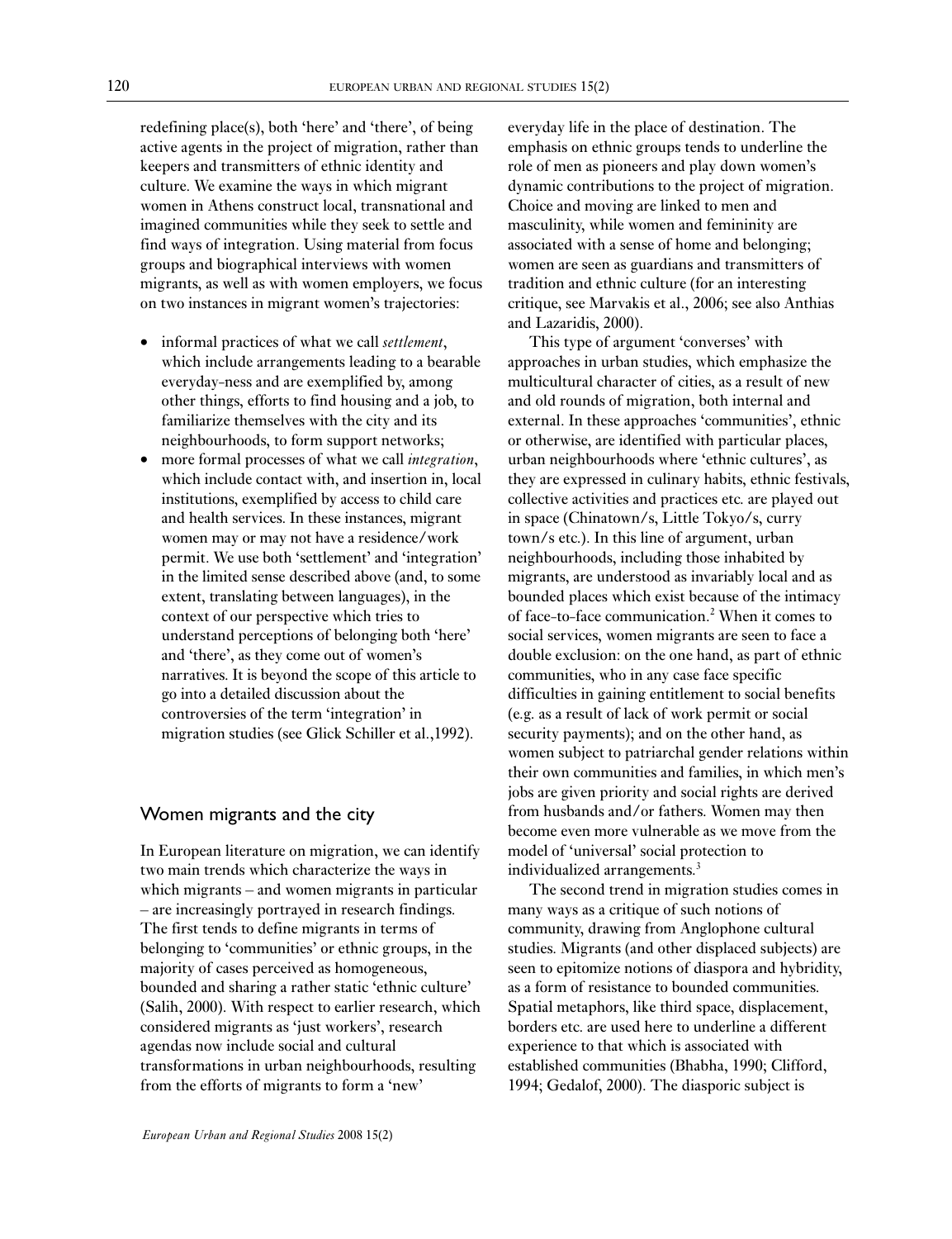portrayed as free from the coercions of ethnic and community boundaries and moving in a 'third space' which lies beyond dualist conceptions and permits a multiplicity of points of view (Bhabha, 1996). Here, again, the role of women is underplayed, albeit in a different way: the notion of a diasporic subject tends to efface questions of power and inequality (Anthias, 2001), as well as gradations of autonomy, involved also in the ways in which women (have to) negotiate old loyalties and new subjectivities, not only 'here' (in the place of destination), but also 'there' and on the way, especially when they are associated with dependants, mainly children.

This second trend is linked with a different turn in the discussion of space and place – one which emphasizes the immense spatial upheavals associated with globalization and the so-called time-space compression (Harvey, 1989). The transnational character of economic activities, technological innovations in the fields of communication, information and transport, according to many writers, seem to lead to loosening links between place and the formation of collectivities (see e.g. Urry, 2000). In this context, everyday life is also theorized in terms of mobility, speed and flows cutting across geographical scales, from the body to the global, without specific or long-standing links to (bounded) places. Here migrants seem to exemplify this dislocation and fragmentation of everyday life.

As is well documented by now, recent migration flows to Europe involve great numbers of women who migrate alone (without families/husbands) and retain loose links with their ethnic communities both 'here' and 'there'. Their access to social services is linked to their individual social and economic status, their cultural (or religious) perception of different types of social services, their links to their home country and their personal expectations (and wishes) regarding social integration. In this context, the restructuring trend in welfare provision towards flexibilization of social services may provide opportunities to improve their access to and use of social services.

Linking debates about migration to geographical debates about space/place and to changing processes of social service provision introduces new levels of complexity, which permit neither homogeneous and predetermined categories, nor uni-dimensional approaches to community, belonging, transgressing (borders) and negotiating (identities) (Anthias,

2000). In our analysis, based on our theoretical and empirical research, we attempt to problematize both trends as well as the dichotomous conceptions of community/diaspora or its spatial corollary of local/global. Starting from the premise that most urban citizens, including migrants, live lives characterized by locatedness, convergence and encounters (Lefebvre, 1968; Pahl, 1991), we discuss migrant women's settlement in the city in the light of changing socio-spatial configurations. Following Massey (1994), we see the places of their settlement, in our case urban neighbourhoods in Athens, not simply as material entities (as physical spaces), but most importantly as constellations of particular sets of social relations which interact at those particular locations. Such places are, in many ways, open and provisional, rather than bounded, fixed and static. They are open to contestation and to different readings by individuals and groups with different experiences (Keith and Pile, 1993). 'In one sense or another most places are "meeting places"; even their "original inhabitants" came from somewhere else' (Massey, 1994: 171).

This conception of place resonates with our preoccupations with migrant women in Athens. The idea of openness corresponds to a conceptualization of community and place which takes in the spanning of the globe by economic relations, the disorder and new hierarchies at regional and local scales, the living of lives in a series of nested and continuous spatial scales, from the body to the global (see also Inowlocki and Lutz, 2000). In this context, the lives of Albanian domestic helpers in Athens – as they come out of biographical interviews, fragments of which we present in the following sections of the article – do not easily correspond to either one of the models of migration paths (family reunification and independent worker migration) or to universal vs individualized models of service provision.

Two points about Albanian women are relevant here: (a) as a rule, they migrate together with their families and not for reasons of family reunification – which would place them in a relationship of dependency from the viewpoint of basic needs (such as accommodation) and access to social rights; (b) they find and negotiate their work and income individually, but the type of paid work does not necessarily mean that they gain independent worker status (and independent social rights), since often they work informally in the employer's home and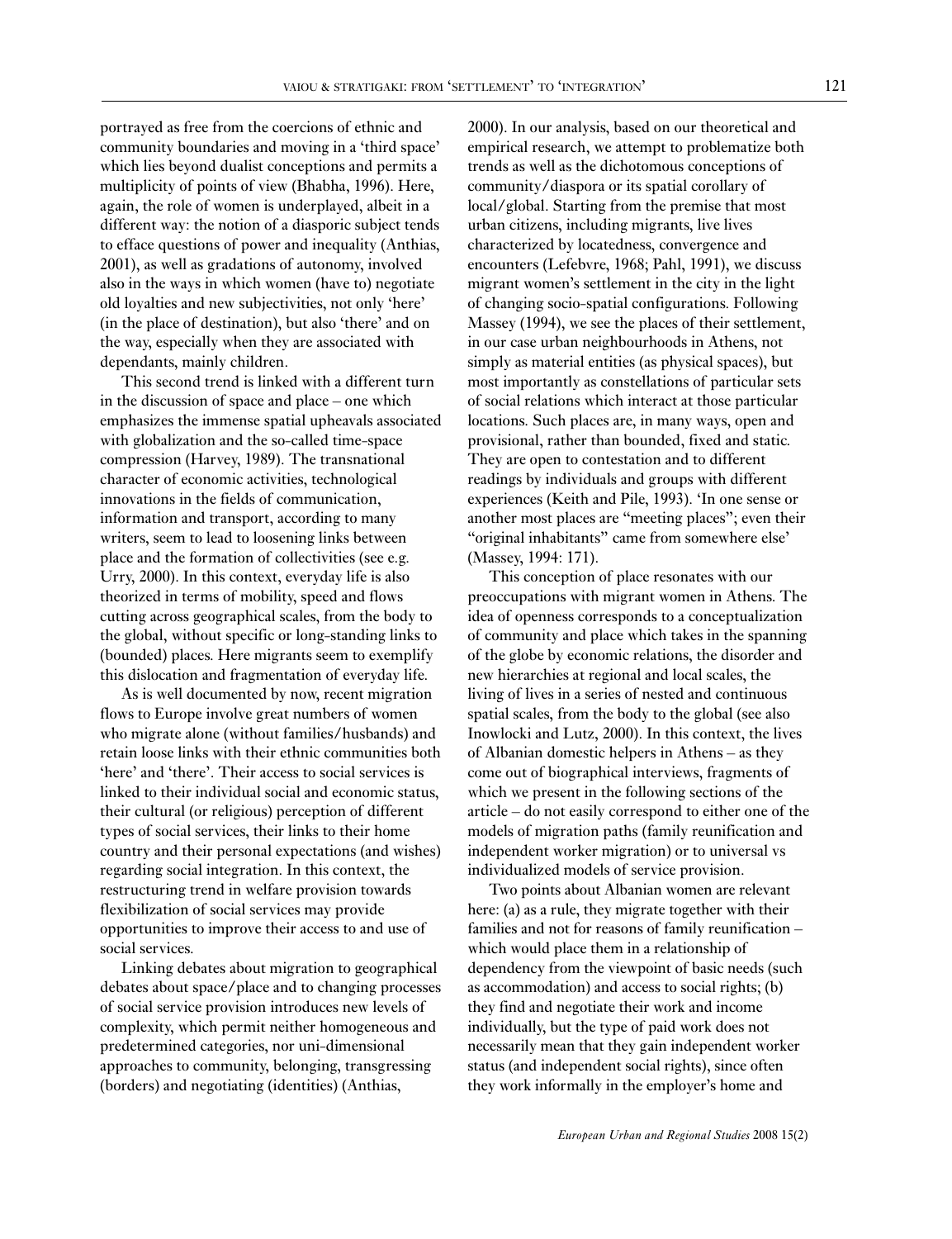have difficulties in convincing their employers to make a formal employment declaration and pay social security contributions.<sup>4</sup> Moreover, both models tend to underestimate the dynamics of changing gender relations within migrant and local populations.5 More specifically, the place of domestic helpers in the labour market influences gender roles in migrant families, as women become active agents in the social integration process. Paid domestic work by migrant women influences both gender roles within local families and the organization of social services, in particular the care sector: for example, demands for public care for children, for the elderly and for other dependants, or for a better balance of labour between local women and men, may be played down in the light of the availability of widely affordable migrant women's labour (see Orloff, 2002).

## The journey to Athens: between formal and informal

Following on from the discussion of the previous section, we present here fragments of the experiences of Albanian women migrants in Athens. These fragments testify to their efforts to survive in the new place of settlement, modifying the place itself and also their own identities, their perceptions of belonging, their ideas of 'here' and 'there'. The vast majority of Albanian women in Athens operate as domestic workers and, to a lesser degree, as carers, while Albanian men are employed in construction, usually in more precarious conditions and with frequent intervals of unemployment.<sup>6</sup> The latter is a source of crisis in the household, as husbands and partners find it difficult to adapt to what they consider a loss of power, and many women report instances of domestic violence.

He was good, he was very good. In Greece, life has become much worse … I have a difficult life. I am beaten, I go to work. I am beaten, I go to work. No woman goes through all this. No woman. He wants us to go back. I don't want. (Natasa)

As we have already mentioned, we focus on two domains which loosely correspond to two aspects of their 'journey to Athens': on broadly informal practices of finding housing and a job, forming

support networks etc. (settlement); and on more formal processes of contact with and access to child care and health services (integration). The lines of division between formal and informal are neither clear-cut nor fixed over time. The terms are used here as a reference to the existence (or not) of state policies and services affecting the everyday lives of migrant (and local) women. Indeed, as our analysis indicates, 'formal' services are heavily mediated by informal practices, while 'informal' employment patterns are, to a greater or lesser extent, formalized as a result of the requirements of the various rounds of 'legalization processes'.7 This rather vague and delicate distinction between formal regulations and informal practices in all aspects of economic and social life (in Greece as elsewhere in Southern Europe) leaves a considerable margin for individuals to develop survival strategies and manage processes of integration.

## *Finding a job and a house*

As soon as we arrived – we arrived let's say on Saturday or Sunday morning, I don't remember well – Monday morning my husband went to work and I did not know anything … I could not leave the house. I would not remember which bell to ring, downstairs or upstairs – the names were in Greek … I did not know a word to go out in the street and ask. Or, if I lost my way, who could help me? … I did not know where to go. (Loretta)

The experience of Loretta illustrates some of the most acute problems which Albanian women face when they first arrive in Athens, as a rule together with their men (husbands, fathers or brothers). Here we discuss ways of finding a place to stay and a job and processes of forming support networks, within and beyond the confines of community or ethnic group, all of which are crucial for 'settlement' in the new place (Athens).

It is quite common for migrant women to stay, for a shorter or longer period of time, with relatives, in conditions of overcrowding.

When I came, we stayed together with my husband's younger brother. And money was all common, not just the house. After two years my husband's brother left. (Anita)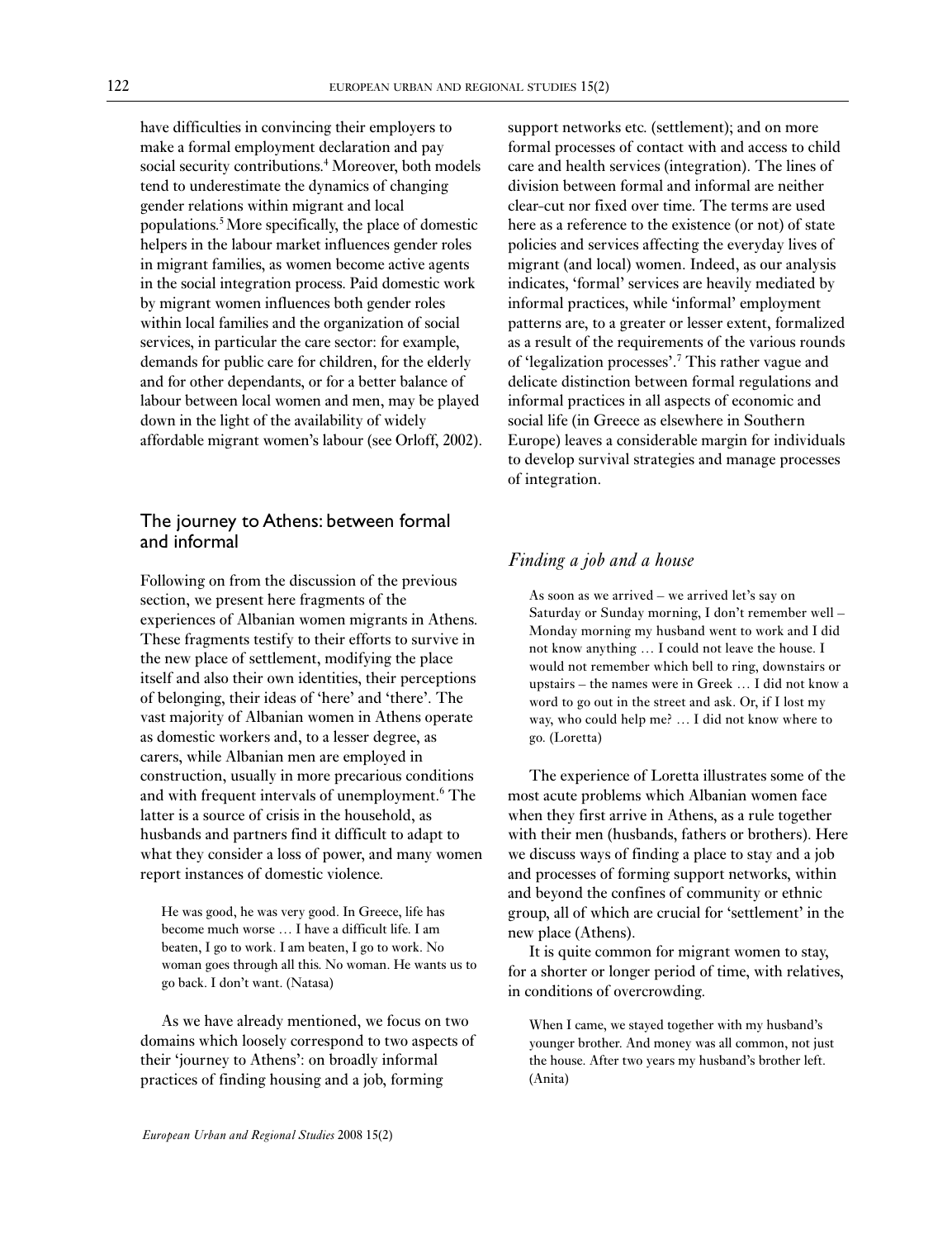I stayed for a while in a hotel in  $Omonia<sup>8</sup> -$  and then we had a house here … We stayed with my cousin and my brother-in-law and a couple of friends. In the beginning, around 1992. (Arvena)

When Albanian women migrate independently from men, they face more intense problems looking for a house or flat and are prone to even higher exploitation by landlords. On the whole, they are more vulnerable and less able to use temporary arrangements or sleep rough. Therefore they depend on being put up, for some length of time, by relatives or friends who form part of support networks within their 'ethnic community'. These, however, work as networks of control from which some women opt to escape through the whole project of migration.

My brother, he lives here all right. But I do not talk to him often ... only sometimes I call him. Sometimes, when my mother thinks he has problems, she says to me 'Don't argue with him – you always argue over there.' And I call him, I don't go to his place, he may come to mine … but he does not approve of how I live [together with a Syrian man she is not married to]. (Athena)

The usual next step is the search for paid work, in order to contribute to the household income. Finding a job as domestic workers is the most common outlet – a way to earn an income even when their language skills are poor. Demand for such labour results from a number of developments, including a general rise of the standard of living and available incomes; but it is also generated by the fact that more local women have been entering paid employment in the past 20 years or so, only to find a vacuum in the domain of services such as caring for the young and the old. The large numbers of low paid-migrant women provided a widely affordable response to these problems. Sometimes it is local people who introduce migrant women to possible employers: landlords, janitors, less often neighbours – who broaden the local support networks of women migrants; in other cases they find 'houses' (to clean) through fellow migrants.

Margarita is now my friend. She found the first houses for me ... It is difficult for a foreigner who comes and does not speak the language. (Loretta)

Then the owner of our flat helped me find work, one day a week. And then slowly, very slowly, I started working every day. (Natasa)

Work may be irregular and unstable, on a weekly or longer-term basis. For example, they may not have work/income every day, employers may go on holiday for a month or two without paying the corresponding wages, some employers demand extreme flexibility (e.g. calling the women whenever they so wish and expecting them to be available). And it is not uncommon for them to pay themselves the social security contributions necessary to obtain or renew the residence/work permits.<sup>9</sup>

Work is difficult, I don't know. This year … I have work two days a week, then one day. It is not regular … It is better to have one job. I dream of one job to go to every day, to know where to go. I am very sad when I don't go. (Nora)

When family income improves, efforts are made to improve housing conditions: to move to less crowded conditions, to find a better flat or house, to buy furniture and appliances. Some of these efforts are linked and/or legitimized by the presence and well-being of children.

We were on the third floor, but it was very cold and we said with my husband: we will pay a little more, but it will be better for the child, because there we were cold ... winter and summer we were cold. (Nora)

When I came here my husband did not have anything in the house. Look how it was [she shows a photo]. Empty. (Loretta)

In the early 1990s, finding a house or flat was not easy for Albanian migrants; instances of racist behaviour by landlords were commonly reported and can be identified in many ways in the interviews.

Most people asked: 'Where do you come from? Albania? No … I don't rent the house.' We even went to real estate offices … we had paid money and they did not deliver. (Arvena)

Information about flats to let passes by word of mouth and often flats go from hand to hand, with relatives or friends introducing the newcomers to the landlord. After a decade or more, in some central neighbourhoods of Athens, Albanian households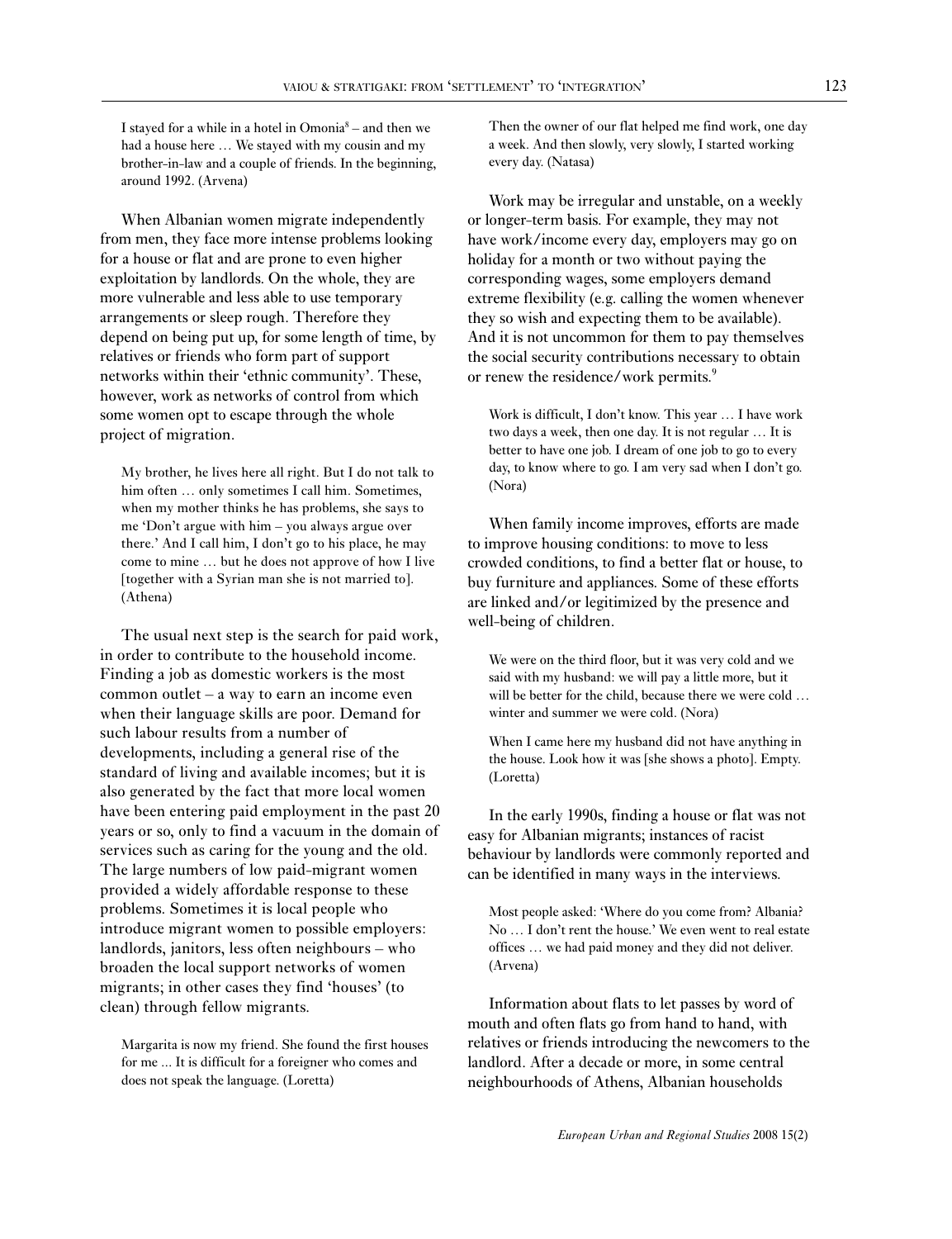buy flats in old apartment buildings, thereby contributing to the revitalization of the local housing market.

My husband took a house next to my brother, because my brother knew this guy next door and told him 'Let's have my sister and her kids rent the house.'

'OK,' he said. (Arvena)

The janitor had a flat. It was hers you know. And she wanted to rent this house. Some gentleman went away, and I asked her, because I knew her well. (Anita)

Most Albanian women migrate with, or soon after, their men and they play a key role in the process of family settlement. In conditions of uncertainty and poverty, they are responsible for making ends meet in their households and it is they, rather than men, who develop strategies of gradually appropriating urban space, using the city and the neighbourhood and identifying safe itineraries in city life. Family and compatriots are the main nucleus around which socializing is organized. But under the conditions of stress in the new environment and the difficult encounter with a different cultural setting, disruption of networks and breakdowns in belonging to such communities of compatriots and relatives are quite common (see Petronoti,1998; Castel, 2000). Such loss of links and support increases stress and a sense of dislocation, but at times they are compensated for by the formation of new networks, which include neighbours, both locals and migrants from other countries, as well as employers.

Starting a new life is difficult, but women are well aware of the impasses in their home town or village; in addition, the limited trips back to Albania show how much they may be distanced from a familiar place which is becoming unfamiliar and renew their will to 'succeed' in the new place, in Athens.

Where can I go back to? I don't have a job there and I have to stay here. What can I do there? Everybody looks for a place [in the market] to buy and sell things. In the wintertime there is no electricity, it comes for few hours to every neighbourhood. Water too. (Amalia)

Insertion of migrants, and of Albanian women migrants in particular, in city life has been made possible through informal practices and

arrangements, which are structural components of urban development and characterize Athens (as well as other Greek cities) in many respects. The wide scope of the informal has contributed to urban problems for which Athens is notorious (high densities, lack of open spaces, illegal constructions and so on), but have left 'gaps' where mechanisms of social integration could and have developed for locals and where recent migrants have found ways to settle in the city, as the preceding discussion indicates. This is not meant to underestimate the negative aspects of such 'informal' mechanisms on a medium and longer-term basis (see, among others, Vaiou and Hadjimichalis, 2003 [1997]); nor is it meant to stick to a dichotomous conception since, as we have already underlined, at least for the labour market some kind of formalization is already necessary in order to acquire or renew a residence/work permit (e.g. employer's declaration, social security payments, tax clearance etc.).

### *Negotiating access to social services*

Preschool child care and reproductive health, the two types of social services selected for the research, share, for both Greeks and Albanians, a strongly gendered character: they are closely associated with mothers', rather than fathers', roles and responsibilities. Kindergartens are 'female' spaces in the sense that both recipients and providers of the service are almost exclusively women. Reproductive health is likewise seen as a woman's concern (not a concern of the couple as a reproductive unit). Access to these services has been chosen as an indicator of changes in gender relations among migrant populations, as well as of the ways in which formal and informal activities are interconnected during their provision.

In Greece, public preschool care is provided by local authorities, which also determine the rules of access on the basis of demand and availability. In the early 1990s, when migrants started coming in large numbers, it was relatively easy for migrant children to obtain a place in the municipal kindergartens where these existed. Stricter rules were introduced following increases in demand, possibly also in response to the discomfort of some Greek parents, owing to the high proportion of migrant children in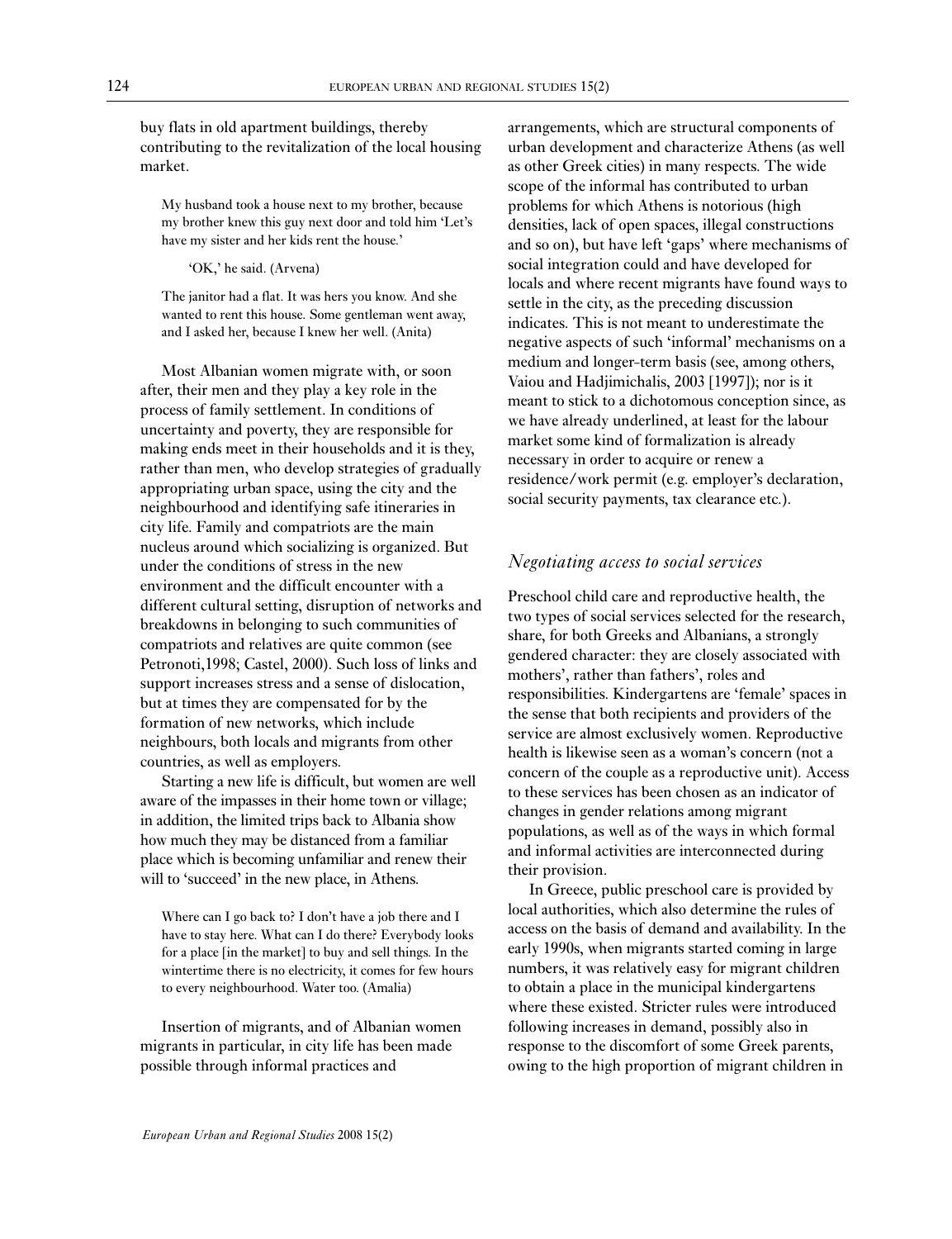nurseries and kindergartens. Nowadays more and more kindergartens accept only children of women who are formally employed – which means having formal proof of paying contributions to the state social security system (IKA).

Domestic workers usually work (informally) on a daily-wage basis. Employers are not motivated to pay their share of social security costs insofar as the work is performed in the 'private' space of the home and therefore not subject to any form of public labour inspection. Migrant women are similarly unmotivated to pay personal contributions if they have access to social security as dependants of their husbands. Thus, they find themselves in a vicious circle, in the sense that they cannot seek formal employment if they have no access to child care and cannot obtain access to public nurseries and kindergartens if they are not in formal employment. To move from an undeclared to a declared job, domestic workers have to negotiate with employers, who are thus required to formalize their employer status and contribute to social security costs. In order to facilitate this task and collect considerable amounts of money, IKA has accorded domestic work a special simplified status in the social security system as 'dependent employment with multiple employers and a daily wage'.

They say to me. 'Make an employer's social security declaration!' But most ladies won't do this for me. One lady, who is very kind, thank heavens – I go to her twice a week – did it for me. She did it [the employer's declaration] as if I work for her every day. But the difficult thing about it afterwards was – I handed it to them and they took it – wherever I went to work, when school started, they say to me: 'We want all the telephones of the places you work,' and this is where the trouble starts! I say to the ladies: 'What's going to happen now, if I say that I work for you and you don't give me an employer's declaration?' With that lady – and she was a good lady I swear to you – I tell her all this and she says: 'OK. You must give them all the telephones.' (Suzanna)

In some (not uncommon) cases, migrant women succeed in gaining access, despite the lack of 'proper papers', through the intervention of women employers who happen to have contacts either with decisionmakers in the municipality (on a personal or political basis) or with the kindergarten staff.<sup>10</sup> The importance of informal relations is illustrated by Etleva, as follows:

For my elder daughter, when I went to ask at the preschool, they said something like: 'You have to have insurance stamps. We don't take Greeks [without insurance stamps]. Are we going to take you?' And I went away. OK. And the following year I said: 'I'm going to have to send both my daughters,' because I couldn't get by, there was so much rent and other expenses. And to a lady I work for, I say all this: 'I'm in need,' I say. 'I can't sit around any more without work.' And she says: 'I'll help you. You go to the Town Hall, to Mrs. X, I don't know what her name is, she's … what is it, not the mayor … the deputy mayor! And you'll go there. She's a very, very good person. And you'll tell all this, and she'll help you.' And that's what I did. And I went and said all this, and I told them, 'I need to work, I've got three children. I've got a high rent to pay. Can you help me, I say, for my children to go there [to the nursery]?'

'Why don't they take them?' she says.

'Because I don't have IKA,' I say. 'I have all the other papers! Whatever they ask for.'

She asks me: 'Does your husband have IKA?'

I say, 'Yes. He works all the year and he's been here for 14 years!'

Straight away she rings up the teacher at the preschool and says: 'The Albanian girl, Etleva, will come to you and you'll take her girls and you'll enrol them!'

I go there and they say 'Bring me your papers.' They don't say anything about IKA or other problems. (Etleva)

Child care for domestic workers is a prerequisite for access to the labour market, but is also a way to facilitate their integration into Greek society. With this in mind, they actively seek to maximize chances for their children by providing education in the Greek language and socialization with local children from an early age. A recent decision by the Ministry of Education, which was highly publicized and widely debated, has served to uphold these expectations. The decision was in relation to an Albanian schoolboy (Odysseas) who had got the best marks in his school and was therefore entitled to lead the school parade and raise the Greek flag on the national holiday.11 The question of whether his ethnicity should be an impediment to this triggered a variety of racist reactions, but these were thwarted by the government's firmly negative response. Secular principles had prevailed over religious and national prejudice. The incident marked a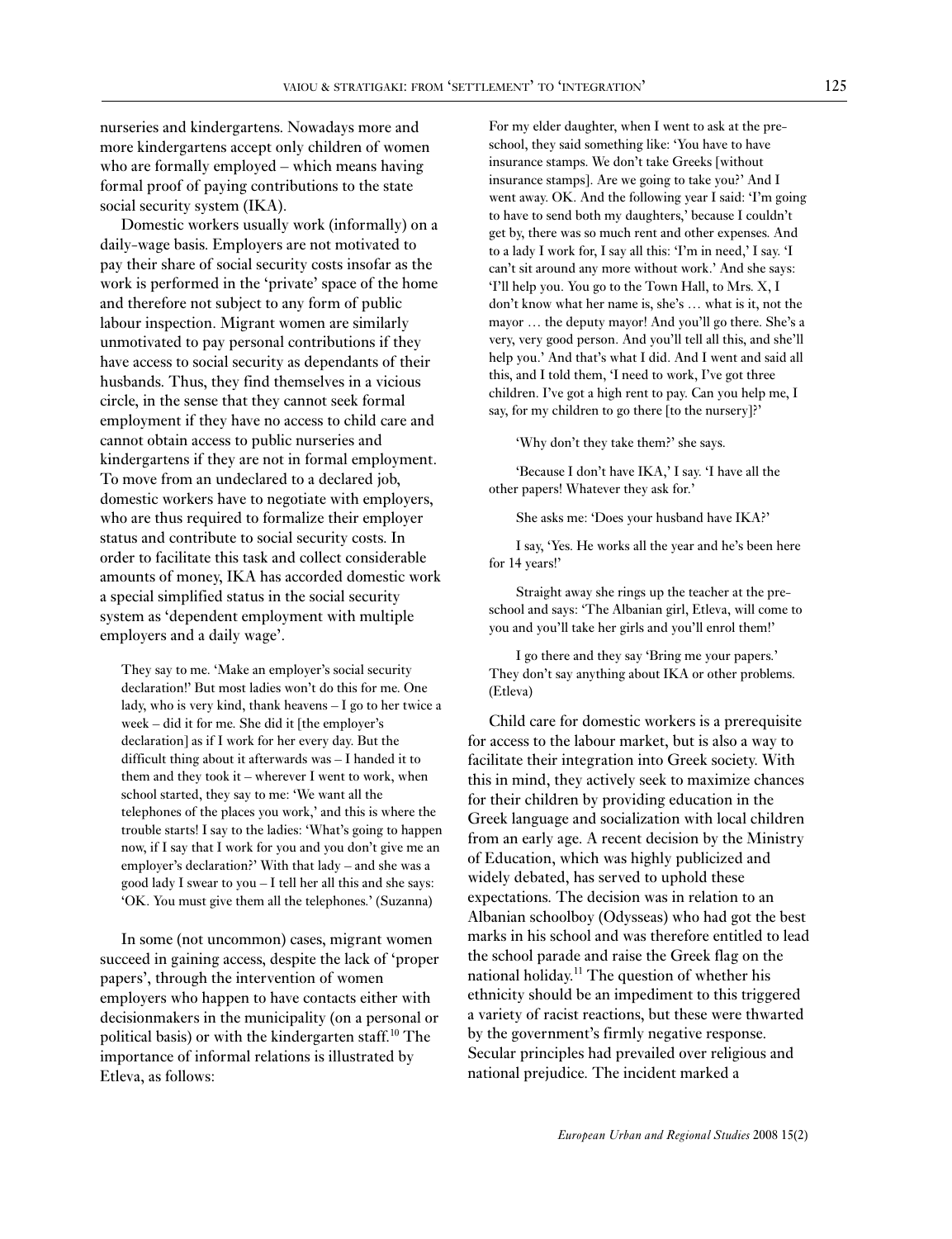contribution to the empowerment of migrant women in their role as mothers and a sanction for related hopes of the social integration (and mobility) of their children (and themselves) by means of the Greek education system.

If I was like Odysseas I would have raised it! And as for me, if a day comes when my daughter … and if they say … well, why shouldn't she raise it? You don't know what a pleasure it would be for me! Why shouldn't she raise it? I would be pleased! You don't know what a pleasure it would be for me! Why not? And would you like me to tell you something? I no longer want to go to Albania! I tell my husband this, to buy a house here. And if you want to say to me: you grew up there, I'll tell you that it seems to me, living here, that I grew up here. I don't seem to me to have grown up in Albania. (Suzanna)

All this may help to explain the reluctance of some migrant women interviewed to acknowledge discriminating attitudes against their children or themselves by kindergarten staff or by other children's parents. But wherever they do register awareness of such behaviour their response is to complain actively and seek restitution. 'Proper' behaviour by kindergarten staff is appreciated. They are indeed expected to prevent aggression against their children on the basis of ethnicity.

A boy had his birthday and he invited all the children. There were just two Albanians that he didn't invite: Elias and a girl. And I went, because I felt very bad when Elias said to me: 'Mama, I am an Albanian. You see how Antonis didn't invite me?' I went and I talked to the teacher but she said:

'It's not my fault that they didn't bring an invitation for Elias and the girl.' I say that it was the teacher's fault. And today I don't forget how Elias said to me:

'Antonis didn't invite me and I felt bad… .' But what did the boy say to me? Afterwards, in February, he had his birthday. I didn't arrange anything. I couldn't. I sent sweets. But he said to me: 'Mama, if I have a party, should I invite Antonis?'

'How do you feel about it?' I said to him. 'What do you want to do?'

'I want to invite him. It doesn't matter that he didn't invite me.' You see, the boy understood. (Marietta)

The same attitudes underlie migrant women's requests for full support from the kindergarten system. Extra teaching help is explicitly demanded in cases where children face language problems or other learning difficulties which local children might also face. But extra support would be refused if its provision were seen as discriminatory or exclusive to migrant children.

As far as the health services are concerned, migrant women's first contact occurs when one of their relatives has health problems, including their children, whose health is the most common reason for visiting public health services. In the case of their own health, they tend to seek medical help only in cases of 'intolerable pain', which may include pain from work-induced conditions such as allergies or asthma caused by protracted use of chemical cleaning products, blood circulation problems in the legs due to long hours of standing, back pains and arthritis in the knees and hands. Women tend to underrate the health risks posed by their job and to postpone seeking medical help. It is only when symptoms become serious enough to threaten their capacity to work that they agree to consult a medical doctor.

We've been working for so many years now that we've become a little tired, and it is a little tiring. Sometimes we say: 'I've got a pain here, I've got a pain there' [laughs], but … sometimes we just leave it and forget about what we have … We can't be bothered if it is just us. But I never leave it when it comes to the children … I am a little more careful, very careful, with the children. Don't let them get sick when they're young and develop something that when they grow up will … . (Naze)

Most Albanian women try to avoid preventive gynaecological examinations. Their attitude is that as long as there are no symptoms (no pain), they do not see any reason why they should have medical examinations – an attitude which does not apply to their children. Mothers assume responsibility for bringing children to paediatricians, carefully following vaccination plans and other types of preventive treatment. By contrast, preventive health care tends to be avoided in matters of reproductive health. It requires time (since public health services operate almost exclusively in the mornings) and therefore means absence from work and loss of a day's wages.

As for our own health, I haven't gone [for pap tests]. No, it's not that I can't be bothered. I just can't bring myself to do it. I say, forget it  $-$  I'm going to work; forget it  $-$  I'm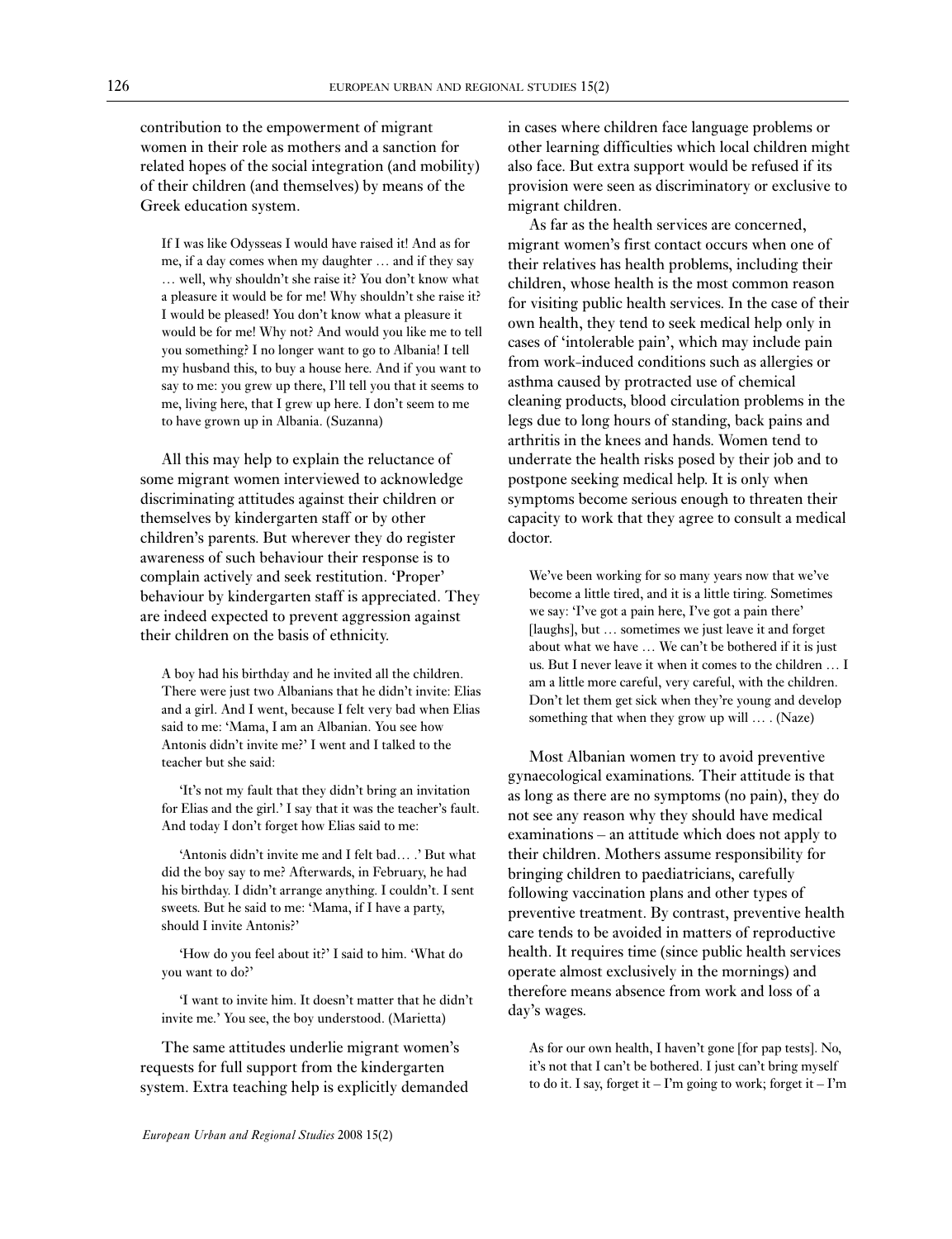going to work. I should have gone and if sometimes I have a back problem or some other pain, I will go. I shouldn't wait to get sick before I go. I should take them. (Miranda)

Occasionally going for tests is the result of encouragement by women employers, who quite frequently provide information about mammography, places where pap tests are conducted and so on. Sometimes examinations require the husband's time and availability as well, as the following example indicates.

You know, I don't want to lose my day's wages. Because you have to go there to do a test. And it's not just like you go to someone there and do it. They send you to a lot of things [places]. And if I go to the hospital I have to take my husband with me. Because, I don't know, I don't understand at all. (Violetta)

In addition to the low priority Albanian women give to preventive health, structural characteristics of the Greek health system discourage, to say the least, preventive health examinations. Despite its more than 20 years of operation, the National Health System has not completely freed itself from what is called the *fakellaki* (little envelope), in other words bribery. The envelope comprises a direct cash transfer from patients to doctors and it is particularly prevalent in cases of surgical operations and childbirth. The practice is occasionally extended to other health staff. This still-persisting informal practice in effect undermines the equalizing function of the social security system and encourages what amounts to private health care. Patients of Albanian origin seem to have a greater propensity for such (Greek) practices than migrants from countries of the former Soviet Union and Eastern Europe, where public health care was generalized. In Albania the quality of health care was directly dependent on private cash payments, a habit readily corresponding to the Greek health system.

The above-mentioned situation is widespread in cases of pregnancy and childbirth. Feelings of insecurity (some bring their husbands who speak better Greek etc.) – together with the extreme importance of giving birth to a healthy child – make pregnant women extremely vulnerable to exploitation by gynaecologists. Some gynaecologists may even deliberately frighten pregnant women for the purpose of creating demand for more (expensive and privately operated) prenatal examinations.

You get the bad behaviour with the doctor who sees you at the time you are about to give birth, or to go to have the operation. This is the moment they will find the way to get their money. Not going for an examination just like that and leaving. They won't get any money from that. Because the doctor himself knows that I am not going to give him any. If I go to give birth and they tell me all this: that things are not going too well for the baby, you get the idea. That will frighten me and I'll give him the money he wants. He will even ask me for it, not that I should give it to him myself. He will say, 'If you want me to take you over, to get started with you,' with an operation or some such thing, 'you will give me x amount.' I had this on my mind for ten days, and I went three times and the last time I went, there was somebody I knew from before, from last year when I had gone with a cousin, and he wanted us to give €700 to him and another person. And we gave it to them, and both of them took it. (Fabiola)

Aiming at alleviating the phenomenon of (informal) fees for hospitals and medical doctors, and at the same time extending the working hours of hospitals (and shortening queues), a system of evening medical consultancy was introduced in public hospitals some years ago. It involves an extra fee of €60 for medical consultation upon appointment, instead of free morning consultation. The price is slightly lower than the cost of a standard consultation at a private medical doctor. In the case of domestic workers, time is all-important since their social protection status does not provide for paid leave on health grounds. A morning visit to a hospital thus costs them a day's wages of approximately  $\in$ 40 – which is comparable to the cost of a visit to a private doctor (who would 'pay more attention') or of an evening visit to a public hospital.

The health services that women trust most are those of the emergency wards in public hospitals (including gynaecological clinics) and the health centres in smaller towns. In cases such as these, where the relation of medical doctors to patients is more fortuitous and of briefer duration, there are fewer opportunities (in either space or time) for pecuniary requests or offers from either side. Contacts between medical practitioners and patients unfold in a public space and cooperation between different medical specialists is usually necessary. In emergencies the humane aspects of medical professionalism are more likely to emerge, and the social (and ethnic) background of the patients evidently plays a smaller role.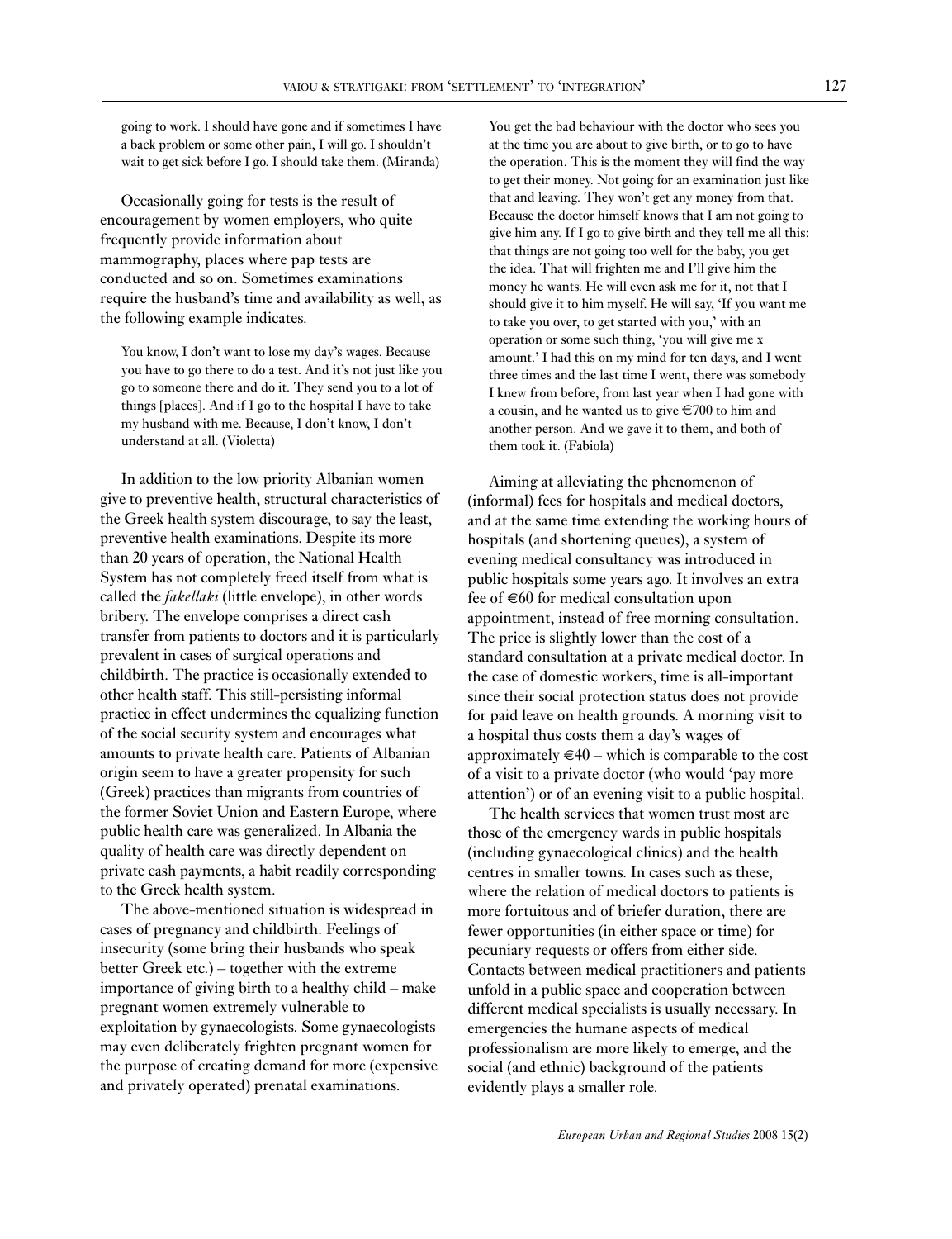I trust them [public hospitals and gynaecologists] and I have no problem with them. I have more trust in those who don't make any demands [for *fakellaki*] of me than I do in those who do. I trust a doctor I go to at random, as when I gave birth, rather than giving money to somebody and making an issue of it. I don't believe in those I give money to. Because giving birth is something natural. Whether you give money or not, when the time comes, you give birth. You can't avoid it. (Fabiola)

I have chanced upon good ones and … when I went here at the Children's Hospital with the baby I happened to go to young girl [ paediatrician]. She was a student. But she was a doctor. And when it was time to leave, because we have learned that when something is done for us we pay. And even if you didn't ask me for it, I would give the money with all my heart. I give  $\in$ 40 even if they don't take it. This girl was the first who didn't take it. She put it back in my pocket and I went to buy a cake. She says to me 'a cake is something I would like.' She was the first. She was so good that when the child was eight months old, I spent the whole night there. She saved the child. Because something went wrong when it was two months old and it had trouble breathing. (Zanetta)

Abortion and special examinations to find the reasons for infertility are aspects of reproductive health services which are rarely reported by migrant women.12 When they need them they go to private clinics (as do most local women), a practice which involves significant cost. In relation to these 'modern' medical practices Albanian women seem to be more adaptable than men, who appear more reluctant to submit to examination into fertility problems.

Iaso [an expensive, private hospital], yes, there it was something else. I went there. OK, it was for something else that I went. I was four months pregnant and I couldn't keep the child. First of all they're grown-up now and I can't have another child. It would make my life too difficult and I went there and paid €450 for an abortion but I was satisfied and I say it was worth it. First of all it was very clean. I don't know. I've never in my life seen that kind of thing. (Fatbarda)

I only want one child in my life, because all my brothers and sisters, and there are seven of us, they all have children. What can we do about it now? That's life! I went to the doctor, I took the examinations. The doctor said 'Everything is OK. There's nothing wrong with you. Now your husband should come to take the examinations.'

*European Urban and Regional Studies* 2008 15(2)

He said, 'Aren't you ashamed of yourself?'

I say to him, 'Why should I be ashamed?' He should take the examinations too as a man. But I can't force him. (Maria)

Formal and informal practices in social service provision shape women's experiences in their effort to cope with paid work, improve their children's integration into Greek society and overcome reproductive health problems (see also Kassimati, 2003). Action for optimizing formal and informal practices on every occasion becomes a learning (and integrating) process for Albanian women who work actively on interpersonal relations with public servants and with people possibly able to 'mediate' in securing them access to services (usually their women employers). Social skills acquired in this context may become crucial for (or as the result of) their wish to 'come and stay' and negotiate, from a better position than in their home country, their gender roles in the family. Struggling between identities as mothers and as sole breadwinners, they assume responsibilities for their children's socialization and accommodate their reproductive health and rights.

## From 'settlement' to 'integration': changing gender relations?

The experiences which we have collected in our own and other research underline the importance of considering both formal and informal processes determining conditions of settlement and integration. The relative importance of either side differs in time and according to the phase in a project of migration. However, the informal is crucial in Greece (and perhaps elsewhere in Southern Europe) as a set of mechanisms of social integration which are not exclusive to migrants – they affect locals as well and can be found at the basis of the constitution of urban experience and everyday life in the city. In this context, the experiences of migrant women in their efforts to support the material social and symbolic aspects of everyday life 'here' is part of the urban history of Athens and not a matter of ethnic group formation in the city.

Through complex formal and informal practices, and crossing the boundaries of such divisions, Albanian women migrants, as active agents, manage, often in contradictory ways, to make a home in an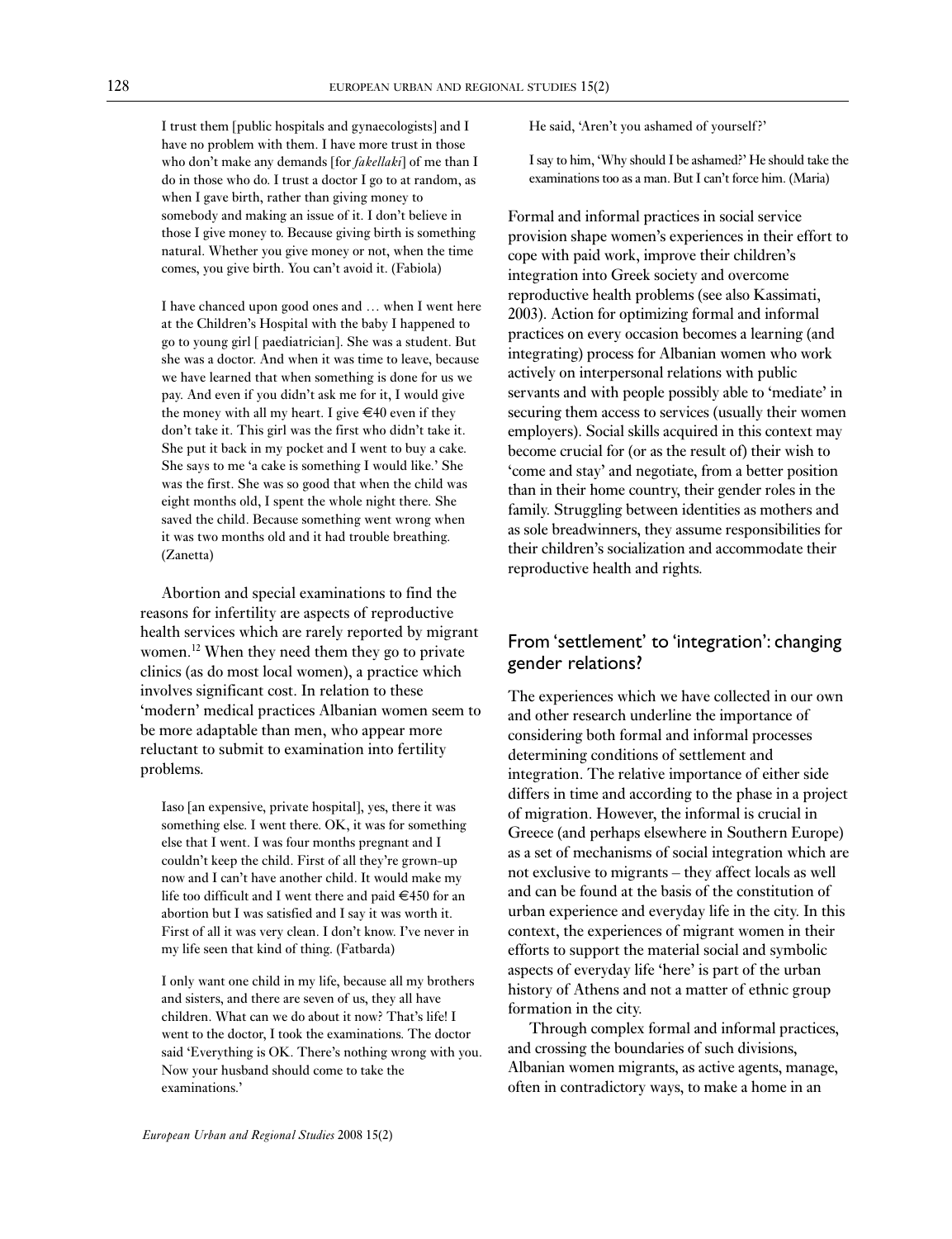unhomely environment for themselves and their families. In this process we can identify instances of adhering to the rules, habits and traditions of their own community/ethnic group. However, in the new place (in Athens), Albanian women (have to) go out to work and bring home an income, which, more often than not, is more regular than men's. This alone is a new source of power within their households and a basis from which to negotiate individual identities and gender relations. It is also a source of stress for men, especially during periods of unemployment or of work much below their own skills.

Gender relations and identities are also formed within the, often not fully conscious, employer–worker relation, in which behaviours and habits are constituted which may observe and adapt to (but also challenge) established ideas and practices. Recourse of local women to migrant women's labour has partially resolved the problems of performing the whole range of domestic and caring tasks; at the same time it has contributed to yet another twist in gender relations, which passes duties to a different group of women without involving men, and also to fading demands towards the state for the provision and quality of social services (Vaiou, 2003). Thus, the intersecting patterns of everyday life of Albanian and local women affect relations between women and women, women and men, local and migrant, as they reshape divisions of labour within (local and migrant) households, conditions of access to work and leisure, patterns of consumption, and ways of 'proper' housekeeping.

These constellations of social relations, which involve women and men, local and migrant, are part of the constitution of place (in our case, the urban neighbourhoods of Athens) they are inscribed in and form part of urban history. These places are not local and bounded, they are constructed out of movement, communication, social relations which always stretch beyond the local, as the experiences of Albanian women indicate, in their efforts to bridge 'here' and 'there' in their everyday life (see also Massey, 2005). The dynamics of place, which are part of such multi-scalar relations, are depicted by the changing mosaic of local facilities and services, the intensive uses of public spaces, the multiple traces of new and old residents. Such dynamics affect social relations in fundamental ways and contribute to (re)shape everyday lives, uses and

meanings of time and space, as well as individual and collective identities.

As our analysis indicates, migrant women cannot be identified either with communities sharing some kind of ethnic culture, or with the chosen mobility of affluent diasporas. In the power geometry between utopian cosmopolitanism and ordinary life, these women struggle within the limitations of their multiple determinations (of class, gender, ethnicity, age etc.) to settle (and perhaps integrate) for longer or shorter periods of time in 'other' places, to shape a life closer to their (changing) expectations and to negotiate, more or less consciously, transformed subjectivities. From this perspective, we believe that it is important to work towards more complex approaches and explanations which link formal and informal processes and practices and bridge gender, migration and space.

#### Notes

- <sup>1</sup> The first project, of Panteion University, looks at *Gender and Migration, Aspects of Social Integration and Social Policy,* focusing on Albanian and Ukrainian women migrants*.* Material for this article is drawn from 31 interviews with Albanian women domestic helpers, 10 with women (local) kindergarten staff and 6 focus groups with migrant women in Greater Athens conducted form March to September 2005. The second project, of the National Technical University of Athens, looks at the *Intersecting Patterns of Everyday Life and Socio-spatial Transformations in the City. Migrant and Local Women in the Neighbourhoods of Athens,* focusing on Albanian and Bulgarian women domestic helpers and carers in two central neighbourhoods of Athens. Material for this article is drawn from 24 interviews with Albanian women domestic helpers and 8 interviews with local women who employ them, conducted in Athens in 2006. Both projects are cofunded by the European Social Fund (75%) and National Resources (25%).
- <sup>2</sup> These approaches reflect the tradition of the Chicago School and understandings of community and/in urban life in terms of face-to-face contact and kinship networks. See, among many: Wirth (1938); Gans (1962); Fischer (1982). For a review see: Simonsen (1997); Vaiou and Lykogianni (2006); see also Allen (1999); Amin and Thrift (2002).
- <sup>3</sup> Critical social analysis has largely documented how this move, instead of reducing inequalities, reproduces social divisions not only along the lines of class, but also along the lines of gender and ethnicity (for further analysis, see Williams (1989); Lewis (1998).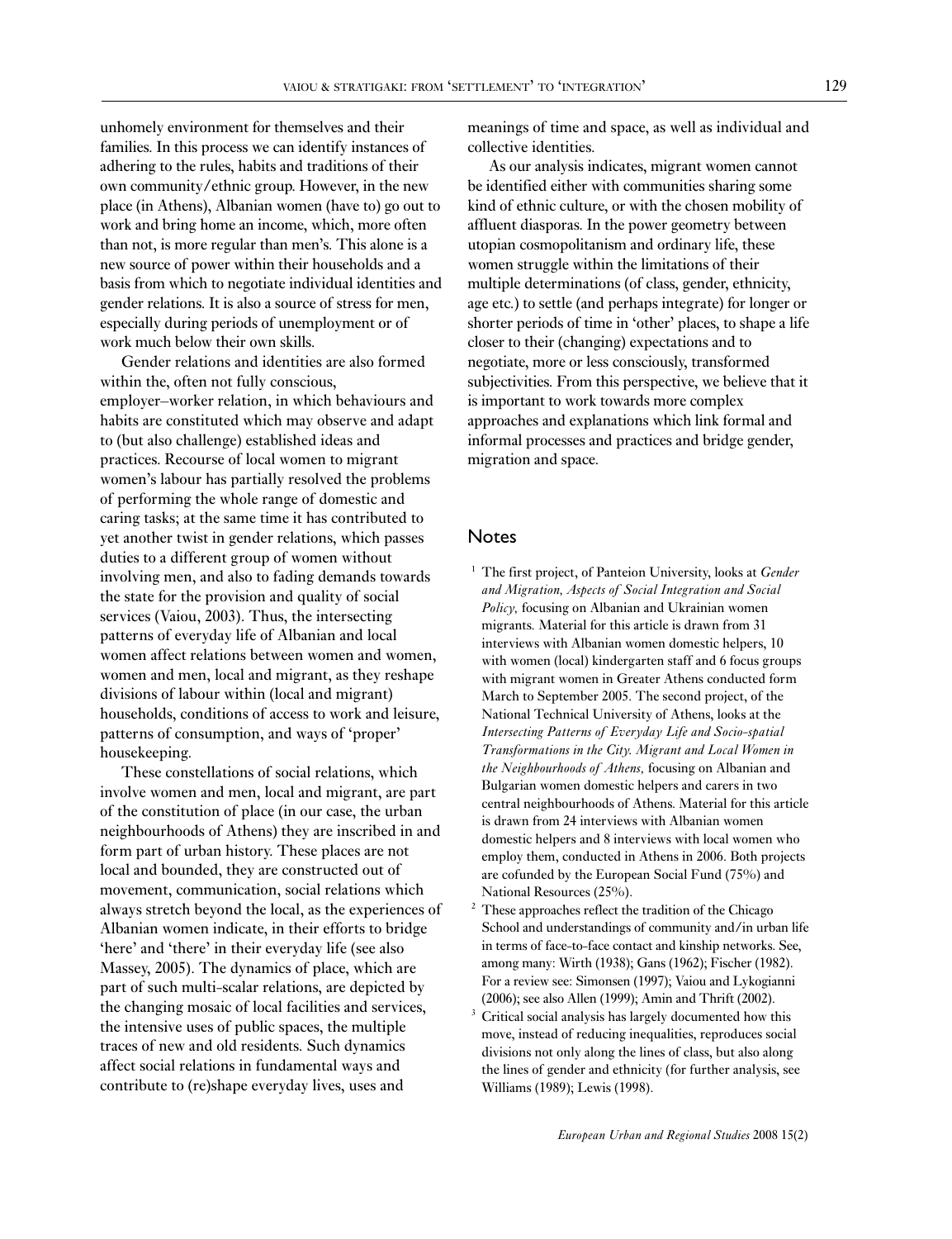- <sup>4</sup> In Greece, social security contributions, formally, have to be paid by both employers and workers. However, employers of migrant women often refuse to pay their share or even to declare that they employ them. Hence migrant women have to pay out of their own wages, not only in order to have access to social services, but also because proof of social security payments is required in order to get a residence/work permit. Otherwise, they have to declare themselves as dependants of their husbands, if they happen to have social security coverage – which increases their dependence.
- <sup>5</sup> In the article we use the term 'local' (population, women, men) to refer to Greek citizens and/or residents of Athens who employ migrant women domestic helpers and carers.
- <sup>6</sup> The women of our research come from small towns in Albania. They were brought up in families with many children (as was expected by the socialist regime) and, like their mothers, had prior experience of paid work in Albania. Albanians are the majority of migrants in Greece (57% of all migrants, who, according to the 2001 population census, comprise 1m or 10% of total population). Ethnic discriminatory attitudes against Albanians are quite pronounced among locals and abound in the media, although some improvement can be observed since the beginning of the 1990s.
- <sup>7</sup> 'Legalisation processes' (which is a literal translation from Greek) stands as a reference to the changing legislation of the Greek state concerning the conditions and terms under which migrants who have entered the country without proper visas or have stayed on after their visas have expired can obtain residence/work permits. The first such round of 'legalization' took place in 1997 (Law 1975/1991), and the last in 2005 (Law 3386/2005).
- <sup>8</sup> Omonia is a very central square of Athens and, since the 19th century, an entry point for (internal) migrants to the city. Cheap hotels around Omonia are mentioned also by Psimmenos (1995) as a first step of settling in the city. In different ways, the same topic has been taken up by novelists and filmmakers since the early 1990s.
- <sup>9</sup> Some researchers also identify cases of somatic and psychological abuse (Phizacklea, 1983; Lazaridis and Psimmenos, 2000); and there is certainly a hierarchy of preference among employers in which Albanian women are lower than, for example, Filippina live-ins. The latter are considered a status symbol for richer households,
- while the former are employed by lower-income ones. 10 Alternative solutions could have been for female relatives or friends who do not have a paid job, and are therefore available, to take care of children for a low fee.
- $11$  School parades at the two national holidays is a longstanding practice in Greece and holding the flag is an important manifestation of national pride.
- <sup>12</sup> Abortion has been legal in Greece since 1986 (Law 1609/1986). However, most abortions take place in private

hospitals and clinics, usually for reasons to do with tax evasion by doctors and women's wish to maintain their anonymity.

### **References**

- Allen, J. (1999) 'Worlds within Cities', in D. Massey, J. Allen and S. Pile *City Worlds.* London and New York: Routledge in association with The Open University.
- Amin, A. and Thrift, N. (2002) *Cities. Reimagining the Urban.* Oxford: Polity.

Anthias, F. (2000) 'Metaphors of Home: Gendering New Migrations to Southern Europe', in F. Anthias and G. Lazaridis (eds) *Gender and Migration in Southern Europe*, pp. 15–48. Oxford: Berg.

- Anthias, F. (2001) 'New Hybridities, Old Concepts: the Limits of "Culture"', *Ethnic and Racial Studies* 24 (4): 619–41.
- Anthias, F. and Lazaridis, G. (eds) (2000) *Gender and Migration in Southern Europe. Women on the Move*. Oxford and New York: Berg.
- Bhabha, H. (1990) 'The Third Space', in J. Rutherford (ed.) *Identity, Community, Culture, Difference,* pp. 207–22. London: Lawrence & Wilshart.
- Bhabha, H. (1996) 'Culture's In Between', in S. Hall and P. du Gay (eds) *Questions of Cultural Identity*, pp. 53–60. London: Sage.
- Castel, R. (2000) 'The Roads to Disaffiliation: Insecure Work and Vulnerable Relationships', *International Journal of Urban and Regional Research* 24 (3): 519–35.
- Clifford, J. (1994) 'Diasporas', *Cultural Anthropology* 9 (3): 302–38.
- Fischer, C.S. (1982) *To Dwell among Friends Personal Networks in Town and City.* Chicago, IL: University of Chicago Press.
- Gans, H. (1962) *The Urban Villagers.* New York: Free Press.
- Gedalof, I. (2000) 'Identity in Transit. Nomads, Cyborgs and Women', *The European Journal of Women's Studies* 7 (3): 337–54.
- Glick Schiller, N., Basch, L. and Szanton Blanc, C. (eds) (1992) *Towards a Transnational Perspective on Migration: Race, Class, Ethnicity and Nationalism Reconsidered.* New York: New York Academy of Science.
- Harvey, D. (1989) *The Condition of Postmodernity.* Oxford: Basil Blackwell.
- Inowlocki, L. and Lutz, H. (2000) 'Hard Labour: the "Biographical Work" of a Turkish Migrant Woman in Germany', *The European Journal of Women's Studies*  7 (3): 301–20.
- Kassimati, K. (2003) 'Female Immigration from Albania and Poland – Occupations and Differences', in K. Kassimati (ed.) *Immigration Policies and Integration*